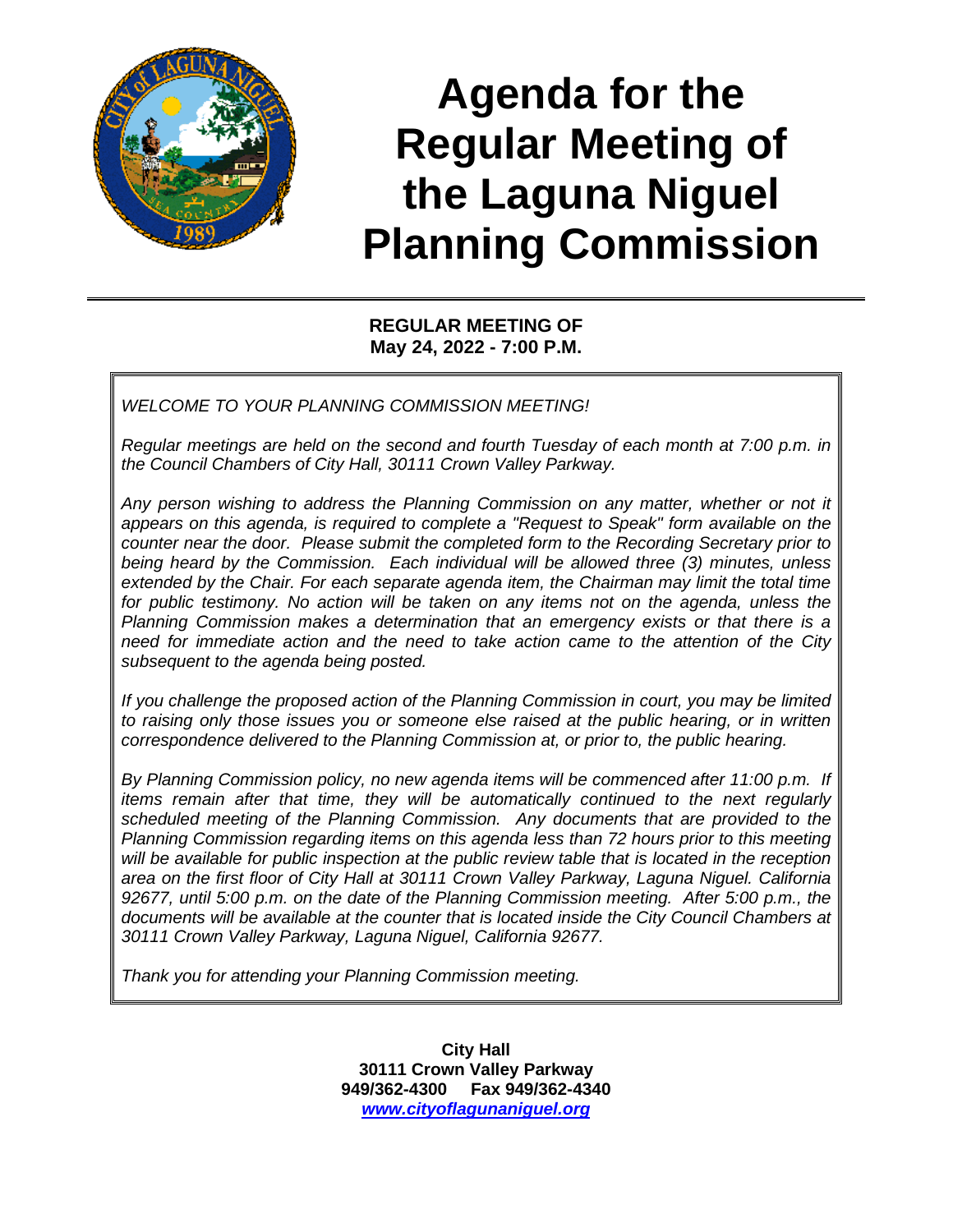## **CALL TO ORDER**

**ROLL CALL**

#### **PLEDGE OF ALLEGIANCE**

# **[APPROVAL OF MINUTES FOR THE PLANNING COMMISSION MEETING OF MARCH 8,](https://www.cityoflagunaniguel.org/DocumentCenter/View/22755/03-08-22-PC-Minutes---Draft) [2022](https://www.cityoflagunaniguel.org/DocumentCenter/View/22755/03-08-22-PC-Minutes---Draft)**

#### **PUBLIC COMMUNICATIONS**

#### **NOTICED PUBLIC HEARING ITEMS**

1. **[Environmental Impact Report EIR 22-01, General Plan Amendment GPA 19-01,](https://www.cityoflagunaniguel.org/DocumentCenter/View/22766/PC-Staff-Report---EIR-22-01-City-Center-Mixed-Use-Project-with-Attachments)  [Zone Change ZC 19-01, Zoning Code Amendment ZCA 19-01, Site Development](https://www.cityoflagunaniguel.org/DocumentCenter/View/22766/PC-Staff-Report---EIR-22-01-City-Center-Mixed-Use-Project-with-Attachments)  [Permit SDP 19-03, Use Permit UP 19-22, and Vesting Tentative Tract Map VTTM](https://www.cityoflagunaniguel.org/DocumentCenter/View/22766/PC-Staff-Report---EIR-22-01-City-Center-Mixed-Use-Project-with-Attachments)  [19024 \(City Center Mixed-Use Project\) -](https://www.cityoflagunaniguel.org/DocumentCenter/View/22766/PC-Staff-Report---EIR-22-01-City-Center-Mixed-Use-Project-with-Attachments) PUBLIC HEARING** - A request to develop a new mixed-use project consisting of approximately 158,600 square feet of commercial space (e.g., retail shops, restaurants, office space), a new community library (approximately 16,300 square feet), 275 residential apartment homes, parking structure, and extensive walkable open spaces, paseos, and plazas. The project site is approximately 25 acres in area and is located adjacent to City Hall, directly west of the Crown Valley Parkway and Alicia Parkway intersection.

**Recommended Action:** That the Planning Commission conduct the noticed public hearing, take public testimony, close the public hearing, and then take the following actions:

- A. Adopt Resolution No. 22-02, recommending that the City Council certify Environmental Impact Report EIR 22-01 (SCH No. 2019110083), adopt CEQA Findings of Fact and Statement of Overriding Considerations, and associated Mitigation Monitoring and Reporting Program;
- B. Adopt Resolution No. 22-03, recommending that the City Council approve General Plan Amendment 19-01;
- C. Adopt Resolution No. 22-04, recommending that the City Council approve Zoning Code Amendment ZCA 19-01;
- D. Adopt Resolution No. 22-05 recommending that the City Council approve Zone Change ZC 19-01;
- E. Adopt Resolution No. 22-06, recommending that the City Council approve Vesting Tentative Tract Map 19024, subject to conditions; and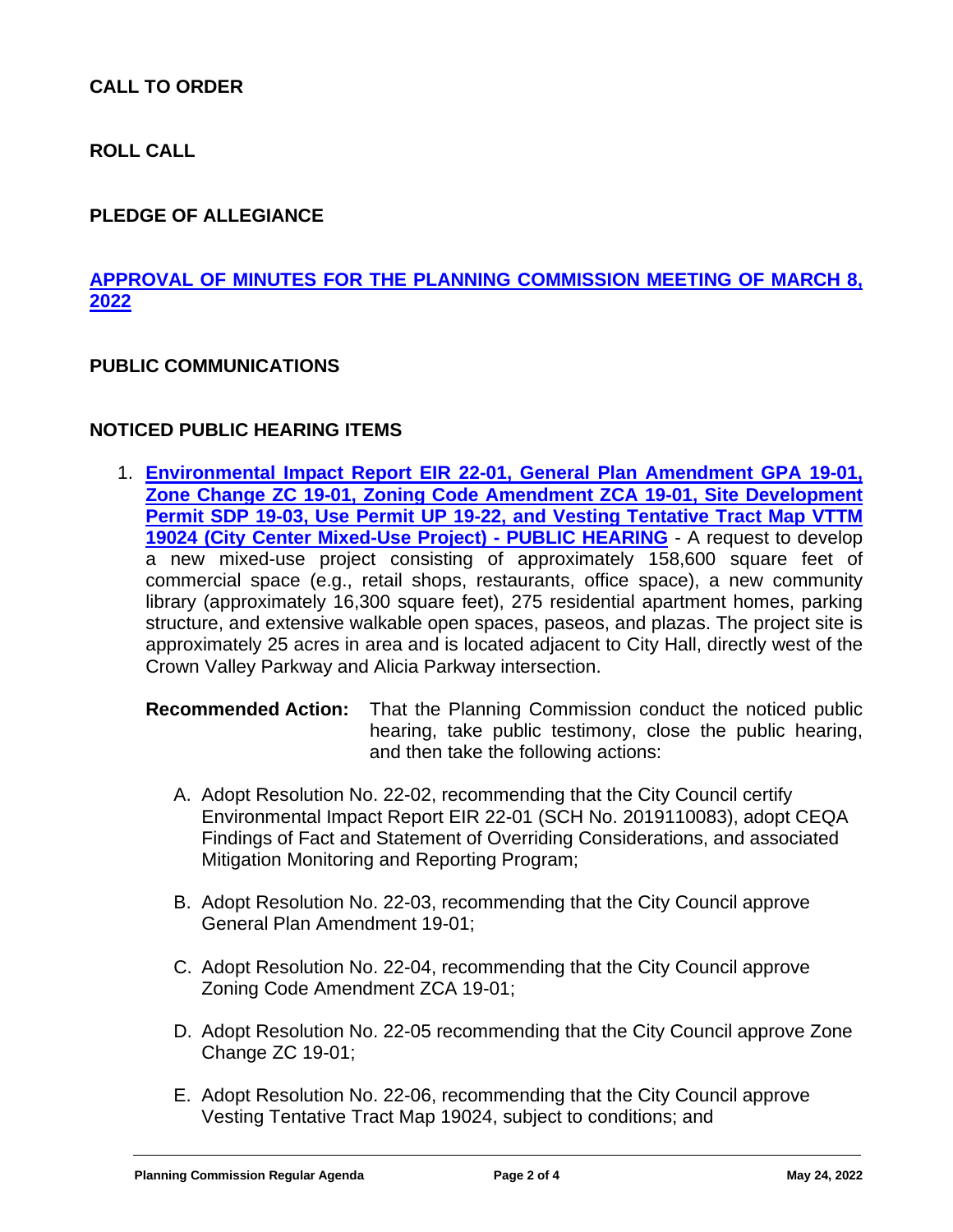F. Adopt Resolution No. 22-07, recommending that the City Council approve Site Development Permit SDP 19-03 and Use Permit UP 19-22, subject to conditions.

#### **OTHER BUSINESS - NONE**

#### **REPORTS AND COMMENTS**

- **1. Planning Commission**
- **2. Director/Staff Reports**

## **ADJOURNMENT**